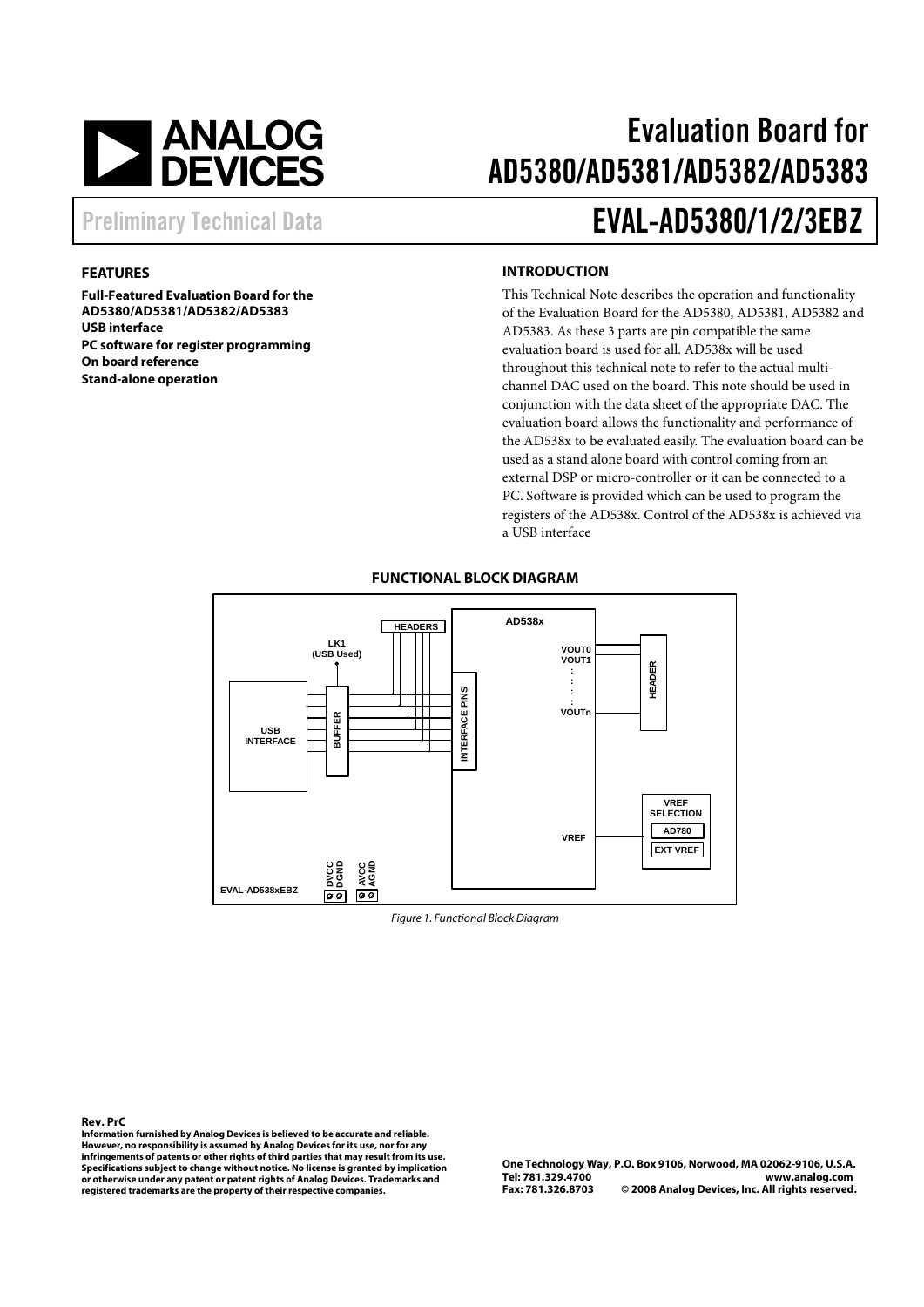# EVAL-AD5380/1/2/3EBZ

### **TABLE OF CONTENTS**

### **REVISION HISTORY**

### **Preliminary Technical Data**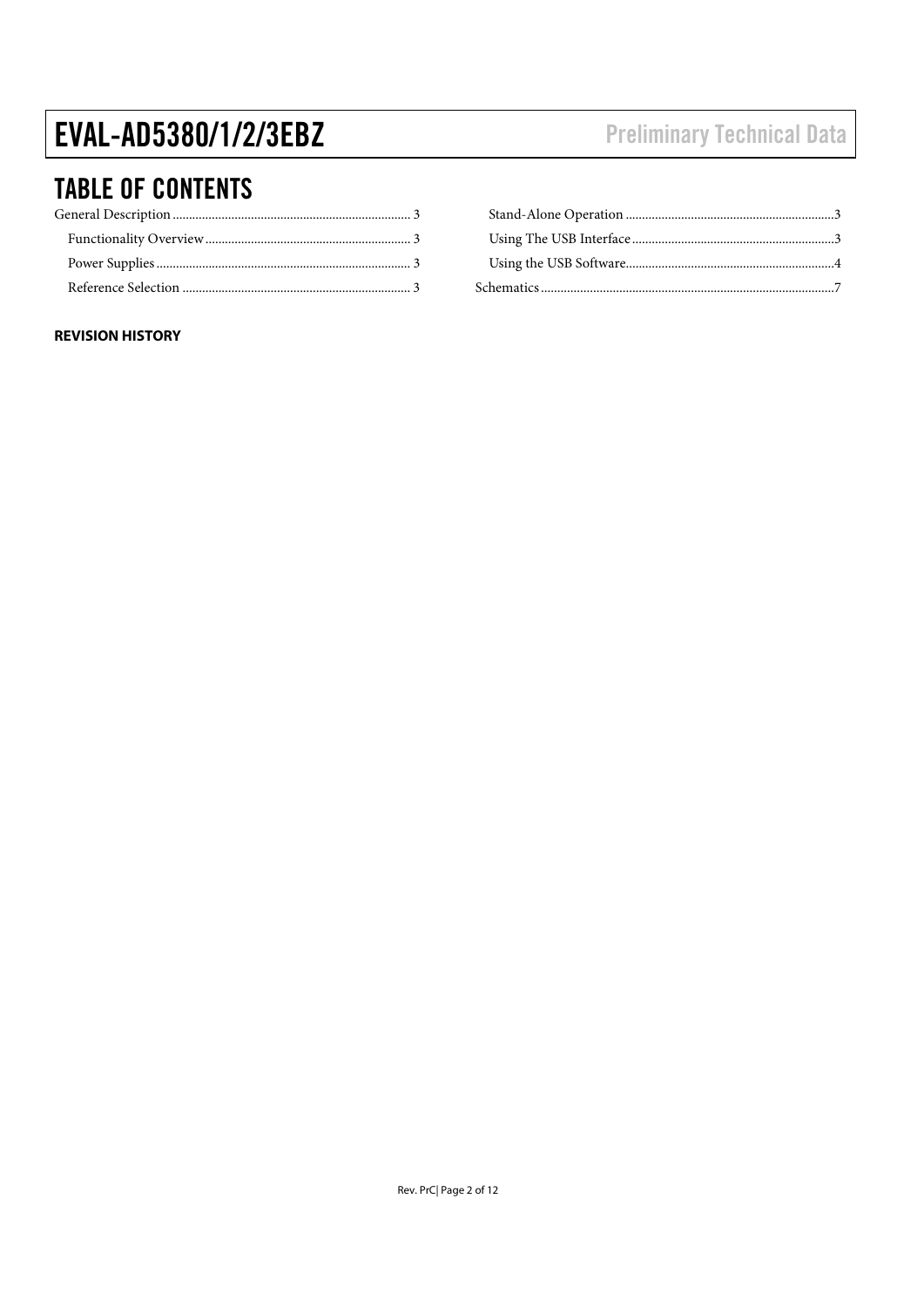### GENERAL DESCRIPTION **FUNCTIONALITY OVERVIEW**

The evaluation board for the AD538x is designed to allow the user to fully evaluate all the functions and performance of the AD538x prior to designing it into a system. The evaluation board can be used in a stand-alone mode with the control signals being provided through the 7 pin header J10, the 28 pin header J2 or it can be connected to a PC using the USB cable supplied with the evaluation board kit. Software is provided which allows the user to program the various registers of the AD538x with ease. The software operation is described later in this document.

#### **POWER SUPPLIES**

The evaluation board requires a  $+5V$  supply for DV<sub>CC</sub>. and AV<sub>CC</sub>. Power supply connections are made to the banana sockets J12 to J15. Alternatively, the board can be powered by the USB interface.

#### **REFERENCE SELECTION**

The evaluation board includes a voltage reference IC, the ADR780 which is a 2.5 V reference. An SMB connector is provided to allow an external voltage to be connected for use as a reference. Link LK4 is used to select which reference source is used by the AD538x as shown in Table 1.

| Table 1. Reference Selection using LK4 |  |  |
|----------------------------------------|--|--|
|----------------------------------------|--|--|

| LK4<br><b>Position</b> | <b>Description</b>                                                  |
|------------------------|---------------------------------------------------------------------|
| А                      | The voltage on the SMB, EXT_REF is used as the<br>reference voltage |
| R                      | The reference voltage is 2.5V                                       |

### **STAND-ALONE OPERATION**

The evaluation board can be used as a stand-alone device if required. This has the advantage that it lets the user to connect the interface pins of the AD538x to their own DSP or microcontroller thus allowing them to write code to operate the AD538x as their application requires. To use the board in standalone mode the connection to the USB interface must be removed. This is achieved by removing LK5, which will threestate the connections to RESET, CLR, LDAC, SYNC, SCLK and DIN. The interface signals required to control the AD538x can then be provided through the 7 pin header J10 or the 28 pin header J2. The pinout of J2 is shown in Table 2 and the pinout of J10 is shown in Table 3.

| $1400 \pm 1410$ |                 |     |                 |  |  |  |
|-----------------|-----------------|-----|-----------------|--|--|--|
| Pin             | <b>Signal</b>   | Pin | <b>Signal</b>   |  |  |  |
| 1               | <b>SYNC</b>     | 15  | DB <sub>7</sub> |  |  |  |
| $\overline{2}$  | <b>WR</b>       | 16  | DB <sub>6</sub> |  |  |  |
| 3               | DIN/SDA         | 17  | DB <sub>5</sub> |  |  |  |
| 4               | SCLK/SCL        | 18  | DB4             |  |  |  |
| 5               | <b>DB11</b>     | 19  | DB <sub>3</sub> |  |  |  |
| 6               | <b>DB10</b>     | 20  | DB <sub>2</sub> |  |  |  |
| 7               | DB <sub>8</sub> | 21  | DB1             |  |  |  |
| 8               | DB <sub>8</sub> | 22  | D <sub>B</sub>  |  |  |  |
| 9               | A5              | 23  | REG0            |  |  |  |
| 10              | A4              | 24  | REG1            |  |  |  |
| 11              | A3              | 25  | <b>NC</b>       |  |  |  |
| 12              | A2              | 26  | NC.             |  |  |  |
| 13              | A <sub>1</sub>  | 27  | <b>BUSY</b>     |  |  |  |
| 14              | A0              | 28  | <b>LDAC</b>     |  |  |  |

#### **Table 3. J10 Header Pinout**

**Table 2. J2 Header Pinout** 

| ------ - - . |               |     |               |  |  |  |
|--------------|---------------|-----|---------------|--|--|--|
| Pin          | <b>Signal</b> | Pin | <b>Signal</b> |  |  |  |
|              | <b>LDAC</b>   |     | <b>SYNC</b>   |  |  |  |
|              | SCLK/SCL      | 6   | <b>BUSY</b>   |  |  |  |
| 3            | DIN/SDA       |     | <b>DGND</b>   |  |  |  |
|              | <b>SDOUT</b>  |     |               |  |  |  |

### **USING THE USB INTERFACE**

The software provided with the evaluation board kit allows the user to program the registers of the AD538x via the USB interface. It is important that the software supplied is installed on the PC before the board is connected. See the Using the USB Software section for more information. The USB circuitry gets its power from the USB port of the PC and will generate the required interface signals, RESET, CLR, SYNC, SCLK etc. to control the AD538x. To use the interface LK5 should be in place. LK1 to LK3 and S2 should be removed. The function of these links is described in.

| Table 4. Default link positions for USB operation |  |  |
|---------------------------------------------------|--|--|
|---------------------------------------------------|--|--|

| Pin             | <b>Position</b> | Pin            | <b>Position</b> |  |  |  |  |  |
|-----------------|-----------------|----------------|-----------------|--|--|--|--|--|
| LK1             | Removed         | S1             |                 |  |  |  |  |  |
| LK <sub>2</sub> | Removed         | S <sub>2</sub> | Removed         |  |  |  |  |  |
| LK3             | Removed         | S <sub>3</sub> |                 |  |  |  |  |  |
| LK4             | B               | S <sub>4</sub> |                 |  |  |  |  |  |
| LK <sub>5</sub> | IN              | S <sub>5</sub> | н               |  |  |  |  |  |
|                 |                 | S6             |                 |  |  |  |  |  |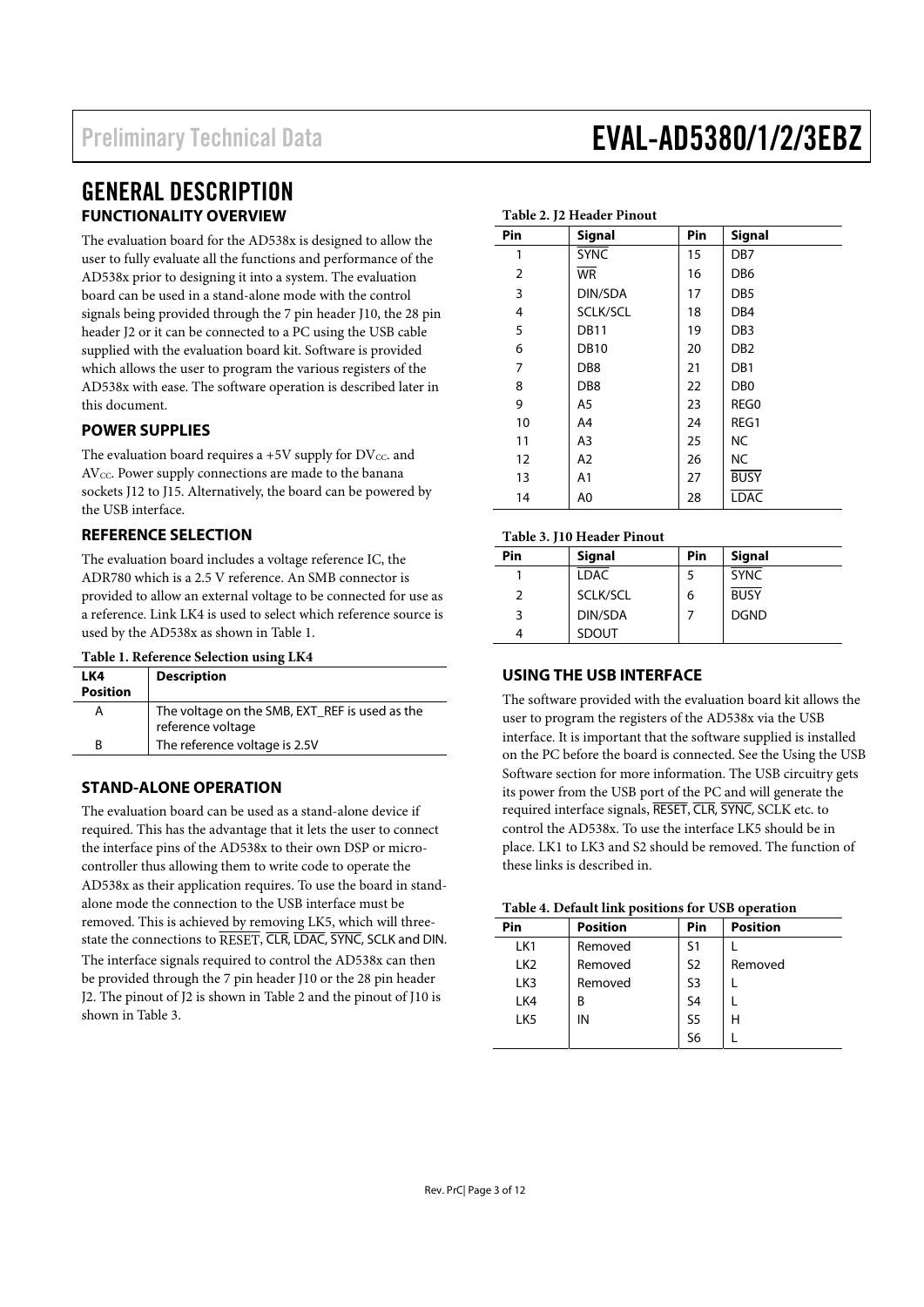#### **Table 5. Summary of Link Positions**

| Link            | <b>Description</b>                                                                                                                                                                                                                                                                                                                                                  |
|-----------------|---------------------------------------------------------------------------------------------------------------------------------------------------------------------------------------------------------------------------------------------------------------------------------------------------------------------------------------------------------------------|
| LK1             | Selects Source of the RESET signal. LK1 should be removed when using the USB interface.<br>When this link is inserted the RESET signal is connected to DGND and the AD538x is held in reset.<br>When this link is removed the RESET signal can be issued by the USB interface. If the USB interface is not being used (LK5                                          |
|                 | removed) RESET is pulled high via R2.                                                                                                                                                                                                                                                                                                                               |
| LK <sub>2</sub> | Selects the Source of the CLR signal. LK2 should be removed when using the USB interface<br>When LK2 is inserted the CLR signal is connected to DGND and the AD538x outputs are held in a clear state.<br>When LK2 is removed the CLR signal can be issued by the USB interface. If the USB interface is not being used (LK5 removed)<br>CLR is pulled high via R1. |
| LK3             | Selects Source of the LDAC signal. LK3 should be removed when using the USB interface.<br>When LK3 is inserted the LDAC signal is connected to DGND.<br>When LK3 is removed the LDAC signal can be issued by the USB interface. If the USB interface is not being used (LK5<br>removed) LDAC is pulled high via R3.                                                 |
| LK4             | Selects the Reference Source<br>When LK4 is in position A the voltage on SMB connector EXT_REF is selected.<br>When LK4 is in position B the 5V reference is selected                                                                                                                                                                                               |
| LK <sub>5</sub> | Determines if the USB interface is to be used<br>When LK5 is inserted the USB interface will generate the signals required to control the AD538x<br>When LK5 is removed the USB interface is not used and header J2 or J10 must be used to provde signals to the AD538x                                                                                             |
| S <sub>1</sub>  | Determines if the SPI or <sup>12</sup> C interface is to be used. S1 is a dual function link and is dependant on the position of S5. If the<br>parallel interface is used (S5 is low) this link should be removed.<br>When S1 is in the L position the SPI interface is selected.<br>When S1 is in the H position the I <sup>2</sup> C interface is selected.       |
| <b>S2</b>       | In <sup>12</sup> C mode S2 selects the state of the address bit AD0. Position H sets AD0 to 1. Position L sets AD0 to 0.                                                                                                                                                                                                                                            |
| S <sub>3</sub>  | In I <sup>2</sup> C mode S3 selects the state of the address bit AD1. Position H sets AD1 to 1. Position L sets AD1 to 0.                                                                                                                                                                                                                                           |
| S <sub>4</sub>  | FIFO enable.<br>When S4 is in position H the FIFO is enabled.<br>When S4 is in position L the FIFO is disabled.                                                                                                                                                                                                                                                     |
| S <sub>5</sub>  | S5 selects either the serial or parallel interface.<br>When S5 is in position H the serial mode is selected.<br>When S5 is in position L the parallel mode is selected.                                                                                                                                                                                             |
| S <sub>6</sub>  | S6 selects the power status of the AD538x.<br>When S6 is in position H the AD538x is powered down.<br>When S6 is in position L the AD538x is powered up.                                                                                                                                                                                                            |

#### **USING THE USB SOFTWARE**

The evaluation board kit comes supplied with a CD containing PC software allowing the user to control the evaluation board via the USB interface. The software **must** be installed before the evaluation board is connected to the USB port. The software installation program usually runs automatically when the CD is inserted in the drive but if this doesn't happen the user should double-click on the SETUP.EXE file in the root directory of the CD. The software will be installed and shortcuts will be placed on the Start Menu in a folder called Analog Devices. When the software has been installed the evaluation board can be connected to the USB port.

When the software is started the user is presented with a selection box. The selection box presents a choice of all devices in the AD538x family. The user should click the button appropriate to the board being used.

The first tab in the main operating window, shown in Figure 5,

allows the user to send data to the registers of any of the DACs. All the available channels are shown in the DAC selection section. When one of the radio buttons is selected the lower portion of the screen will show the values currently assigned to that DAC channel. The X1A, M or C registers can be updated simply by entering the desired code and clicking the X, M or C button. Note that when the X button is pressed the To update the DAC output the user should click the LDAC button. The Input Code block allows the user to store several commonly used values and select between them as required.

The second tab of the tabbed dialog box also allows the user to change the contents of the Control register.

The third tab of the tabbed dialog box allows the user to assert or negate the RESET, CLR and LDAC. The user can also write the value to be used for the soft clear function.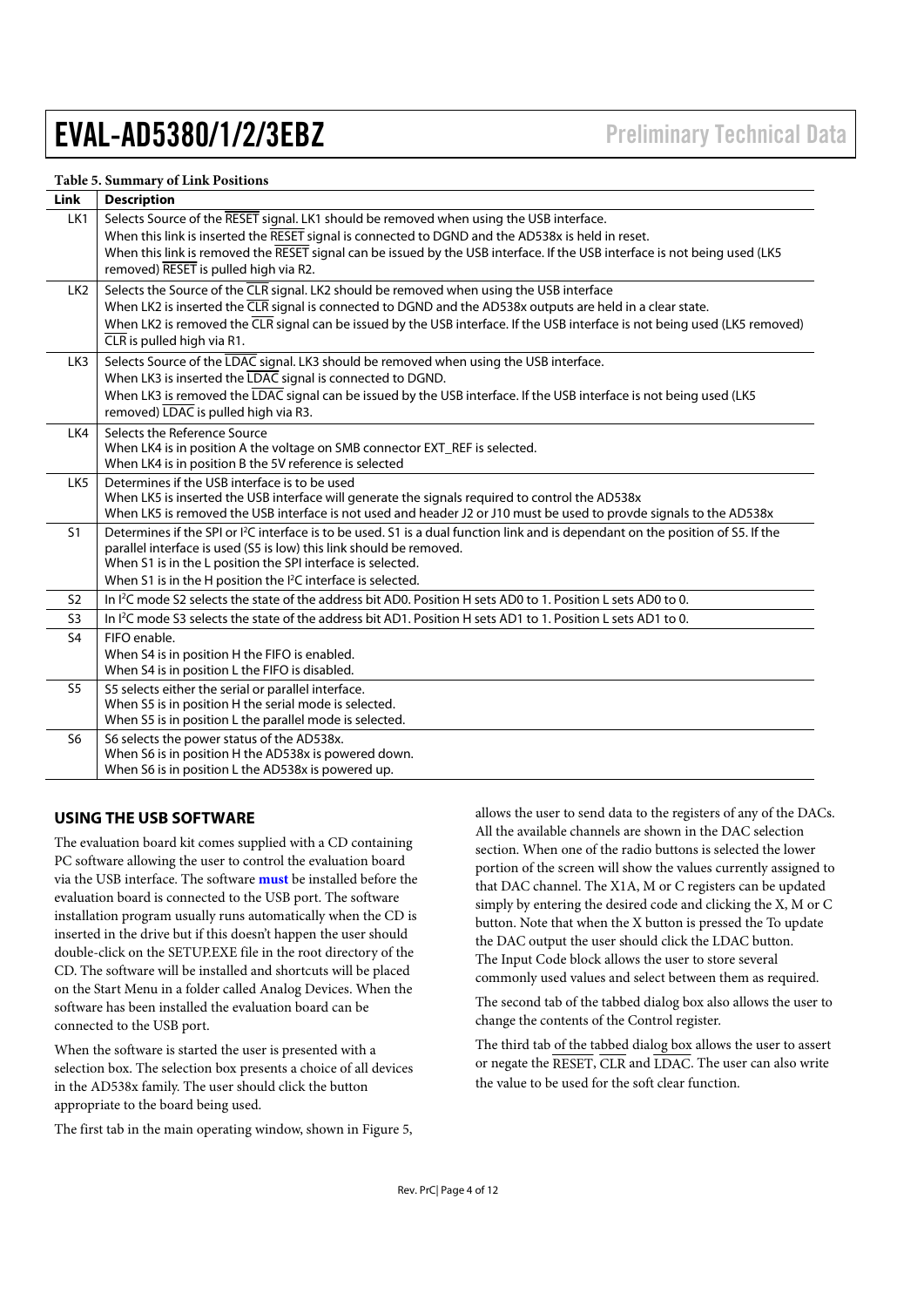| <b>AD5380 Evaluation Software</b>                                                                    |                                                                                                                                                                               |                                                                                                                         |                                                                                                                       |                                                                                  |                                                                              |                                                      | $\Box$ 0                                        |
|------------------------------------------------------------------------------------------------------|-------------------------------------------------------------------------------------------------------------------------------------------------------------------------------|-------------------------------------------------------------------------------------------------------------------------|-----------------------------------------------------------------------------------------------------------------------|----------------------------------------------------------------------------------|------------------------------------------------------------------------------|------------------------------------------------------|-------------------------------------------------|
| File About                                                                                           |                                                                                                                                                                               |                                                                                                                         |                                                                                                                       |                                                                                  |                                                                              |                                                      |                                                 |
|                                                                                                      | <b>DAC Registers</b>                                                                                                                                                          |                                                                                                                         | Control Register                                                                                                      |                                                                                  |                                                                              |                                                      | Miscellaneous                                   |
| Input Code (Hex)<br>FFF<br>$\sigma_-$<br>800<br>FFF<br>800<br>000<br>800<br>800<br>000<br>000<br>000 | DAC Selection<br>C DACO<br>$C$ DAC1<br>C DAC9<br>C DAC8<br>C DAC16 C DAC17<br>C DAC24<br>C DAC25<br>C DAC32 C DAC33<br>$-VOUT0$<br>$X \rightarrow$<br>M >><br>$C \rightarrow$ | $C$ DAC2<br>C DAC10 C DAC11<br>C DAC18<br>DAC26<br>C.<br>$C$ DAC34<br><b>VREF</b><br>2.5<br>0000<br><b>3FFF</b><br>2000 | C DAC3<br>C DAC4<br>C DAC19<br>C DAC20<br>C DAC27<br>C DAC28<br>C DAC35<br>Figure 2. AD538x Tab 1 Software Screenshot | C DAC5<br>C DAC12 C DAC13<br>C DAC21<br>C DAC29<br>C DAC36 C DAC37<br><b>DAC</b> | C DAC6<br>$O$ DAC14<br>$C$ DAC22<br>C DAC30<br>C DAC38<br>Pulse LDAC<br>0000 | C DAC7<br>C DAC15<br>$C$ DAC23<br>C DAC31<br>C DAC39 | 000000                                          |
| <b>AD5380 Evaluation Software</b><br>File About                                                      |                                                                                                                                                                               |                                                                                                                         |                                                                                                                       |                                                                                  |                                                                              |                                                      |                                                 |
|                                                                                                      | <b>DAC Registers</b>                                                                                                                                                          |                                                                                                                         | <b>Control Register</b>                                                                                               |                                                                                  |                                                                              |                                                      | Miscellaneous                                   |
| Power Down Status<br>$\cap$ Amp High Z<br>C Amp 100K to Gnd                                          | <b>PS Operating Mode</b><br>C 5V / 2.5V int. Ref<br><b>6</b> 3V / 1.25V int. Ref                                                                                              |                                                                                                                         | <b>Current Boost Control</b><br><b>C</b> Boost ON<br><b><i>G</i></b> Boost OFF                                        | Int / Ext Reference<br><b>C</b> Internal Reference<br>C External Reference       |                                                                              | <b>Vout Monitor</b><br>C Enable<br>C Disable         | <b>Thermal Monitor</b><br>C Enable<br>C Disable |
|                                                                                                      | $\sqsubset$ Toggle Mode Groups                                                                                                                                                |                                                                                                                         | $\Box$ Group 0 $\Box$ Group 1 $\Box$ Group 2 $\Box$ Group 3 $\Box$ Group 4                                            |                                                                                  |                                                                              |                                                      |                                                 |

Figure 3. AD538x Tab 2 Software Screenshot

Rev. PrC| Page 5 of 12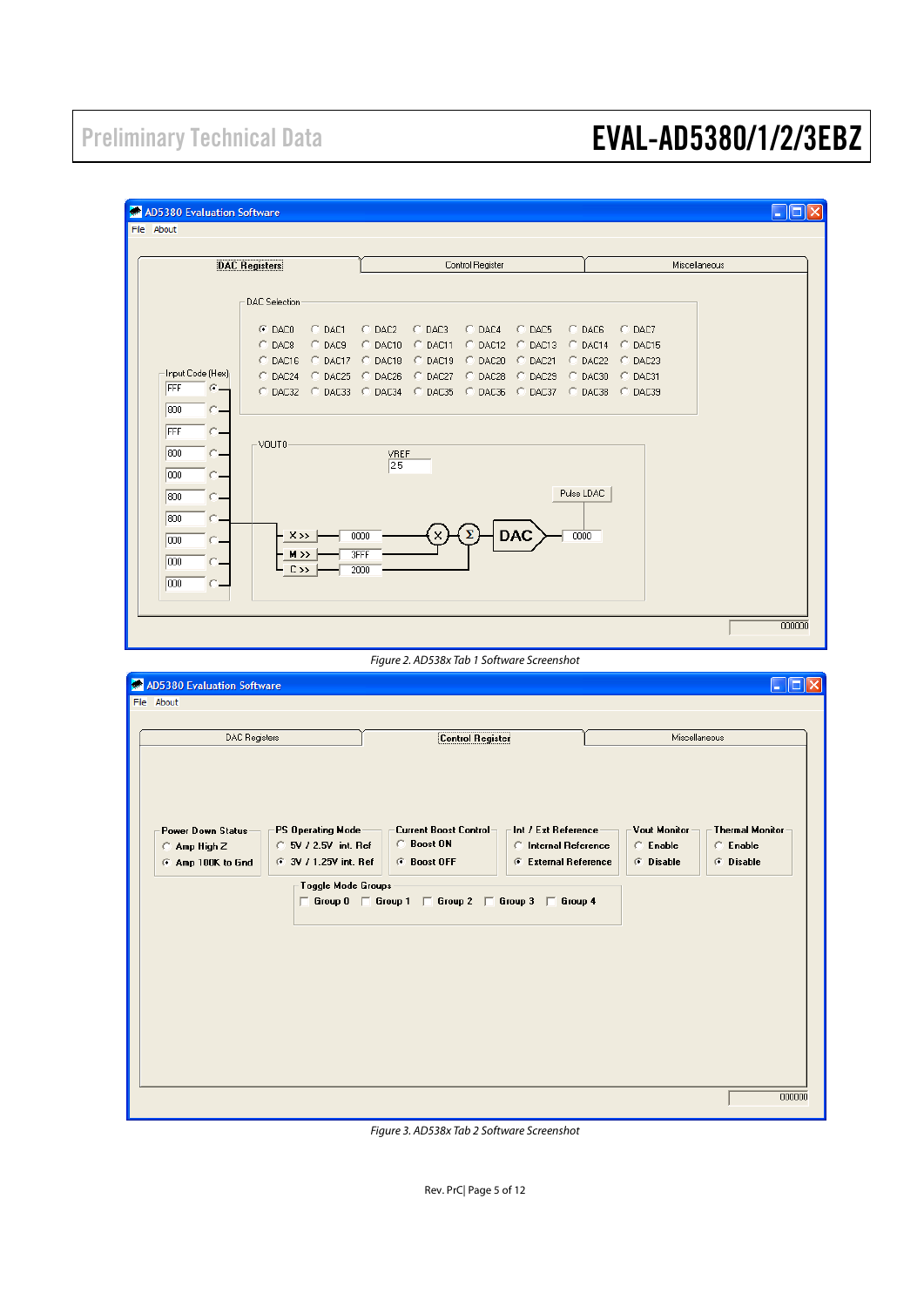| AD5380 Evaluation Software<br>File About |                                    |           |                  |            |                             | lx.<br>Io<br>L. |
|------------------------------------------|------------------------------------|-----------|------------------|------------|-----------------------------|-----------------|
| DAC Registers                            |                                    |           | Control Register |            | <b>Miscellaneous</b>        |                 |
| RESET High                               | $CLR$ High                         | LDAC High | Soft Power Up    | Soft Clear | Soft CLR Code (Hex)<br>0000 |                 |
| RESET Low                                | $\ensuremath{\mathsf{CLR}}$<br>Low | LDAC Low  | Soft Power Down  |            |                             |                 |
| Pulse RESET                              | Pulse CLR                          |           |                  |            |                             |                 |
|                                          |                                    |           |                  |            |                             |                 |
|                                          |                                    |           |                  |            |                             |                 |
|                                          |                                    |           |                  |            |                             |                 |
|                                          |                                    |           |                  |            |                             |                 |
|                                          |                                    |           |                  |            |                             |                 |
|                                          |                                    |           |                  |            |                             | 000000          |

Figure 4. AD538x Tab 3 Software Screenshot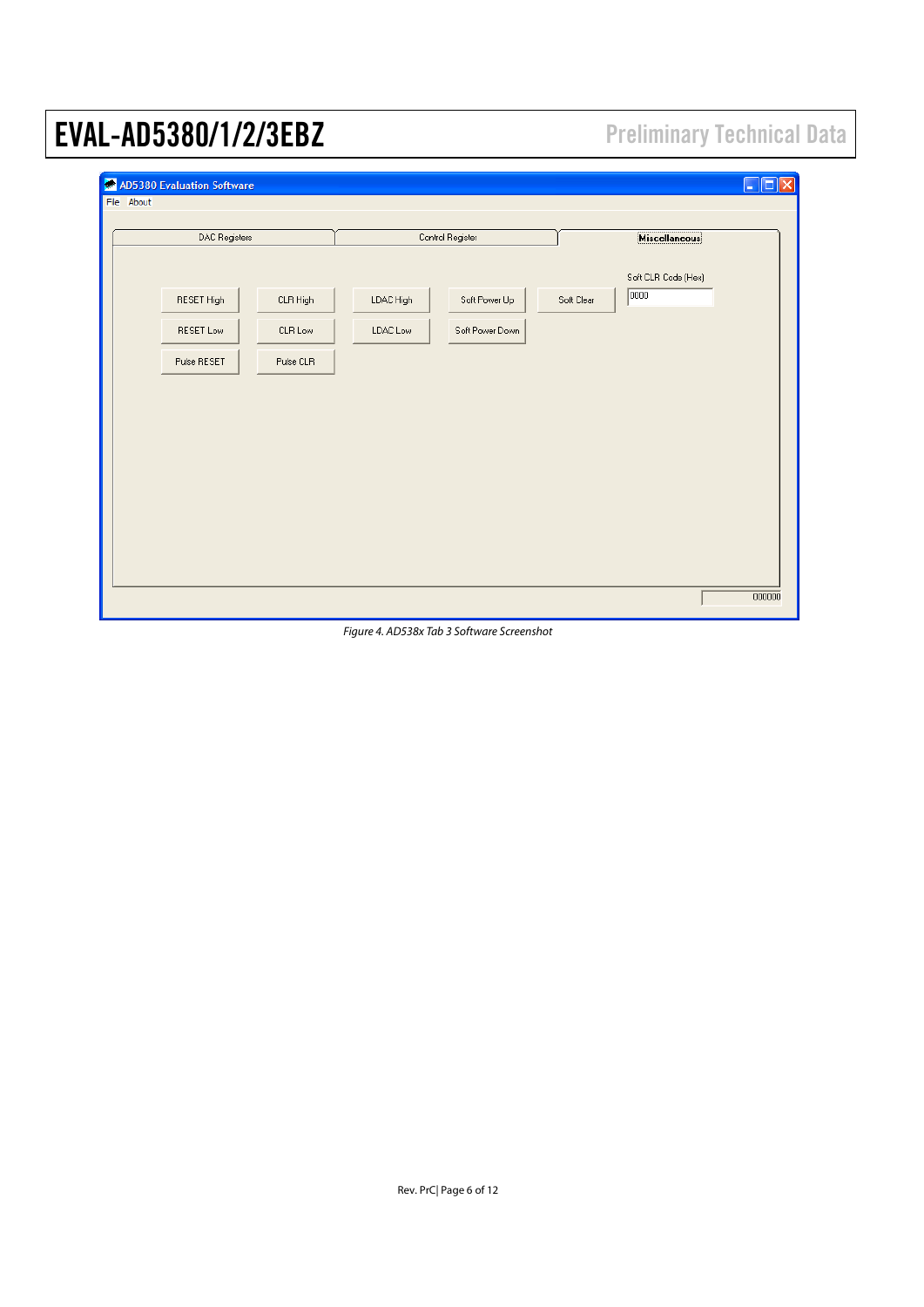### SCHEMATICS



Figure 5. AD538x Schematic (1 of 2)

Rev. PrC| Page 7 of 12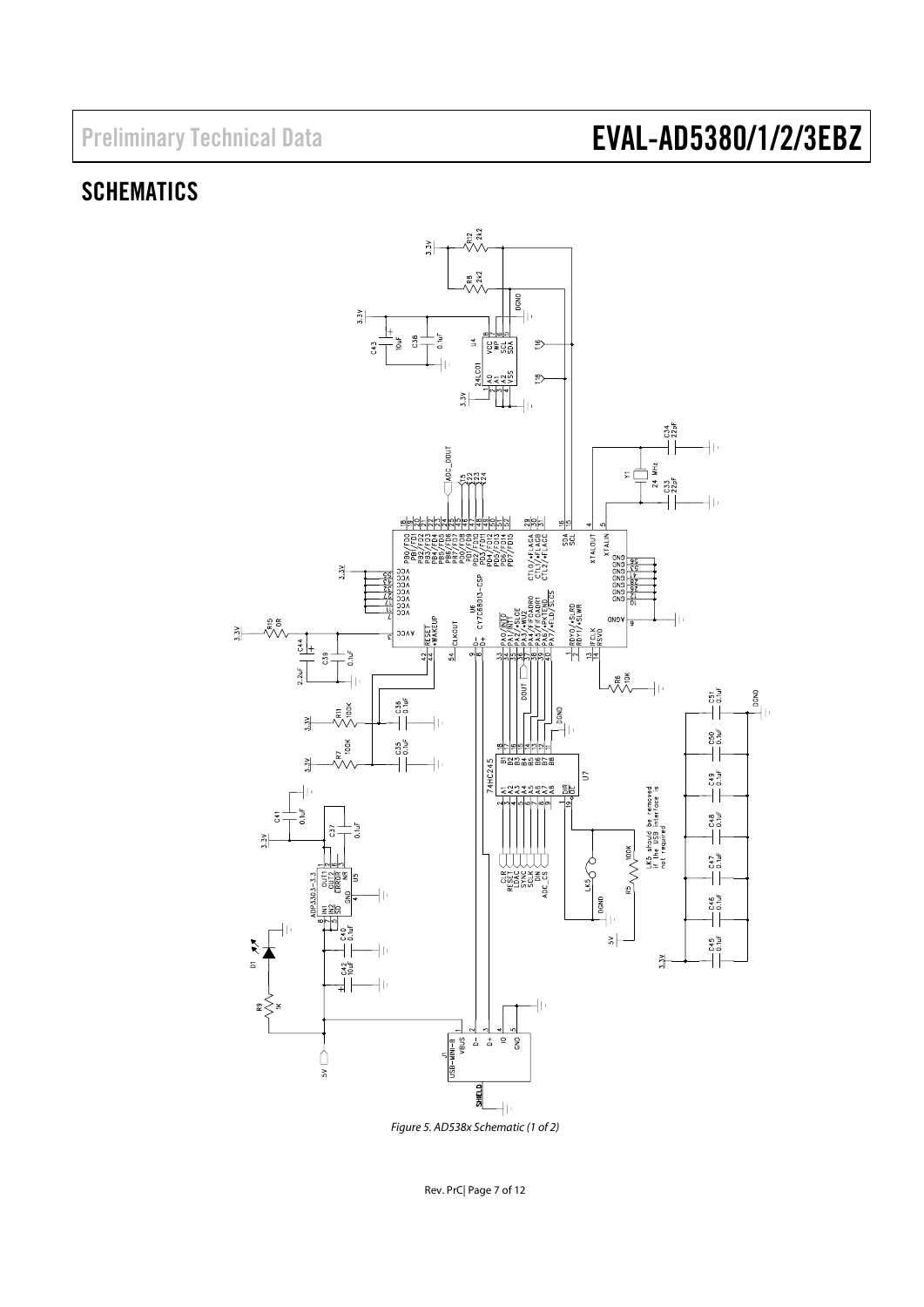

Figure 6. AD538x Schematic (2 of 2)

**Table 6. Bill Of Materials**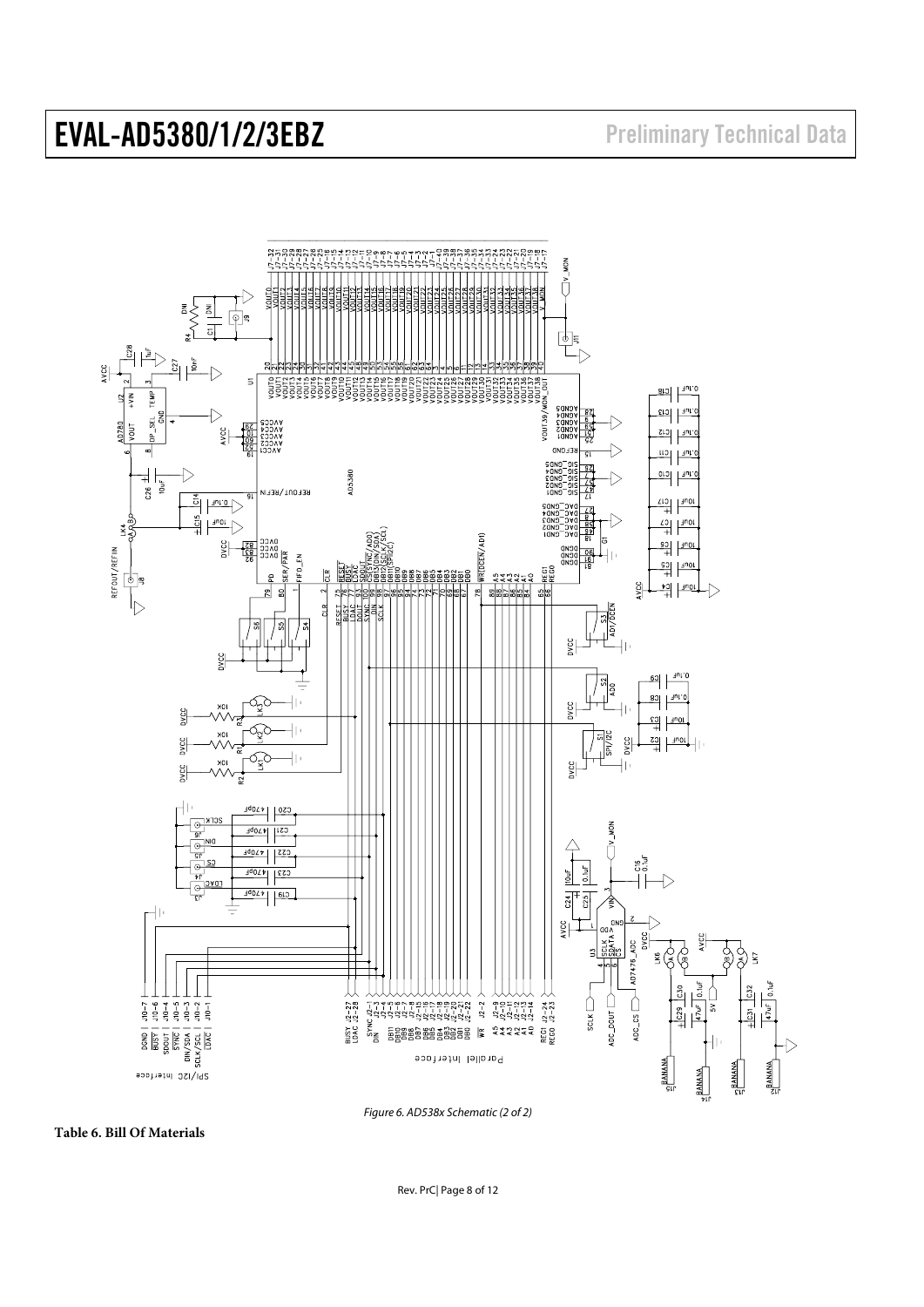| <b>Name</b>     | <b>Part Type</b>  | Value            | <b>PCB Decal</b>     | <b>Part Description</b>           | Stock Code <sup>1</sup> |
|-----------------|-------------------|------------------|----------------------|-----------------------------------|-------------------------|
| C <sub>7</sub>  | CAP+              | 10uF             | CAP\TAJ_A            | CAPACITOR, CASE A 10UF 10V        | FEC 9751041             |
| ${\sf C}8$      | CAP               | 0.1uF            | 0603                 | CAPACITOR, 0603 100NF 50V         | FEC 431989              |
| C <sub>9</sub>  | CAP               | 0.1uF            | 0603                 | CAPACITOR, 0603 100NF 50V         | FEC 431989              |
| C10             | CAP               | 0.1uF            | 0603                 | CAPACITOR, 0603 100NF 50V         | FEC 431989              |
| C11             | CAP               | 0.1uF            | 0603                 | CAPACITOR, 0603 100NF 50V         | FEC 431989              |
| C12             | CAP               | 0.1uF            | 0603                 | CAPACITOR, 0603 100NF 50V         | FEC 431989              |
| C13             | CAP               | 0.1uF            | 0603                 | CAPACITOR, 0603 100NF 50V         | FEC 431989              |
| C14             | CAP               | 0.1uF            | 0603                 | CAPACITOR, 0603 100NF 50V         | FEC 431989              |
| C15             | $CAP+$            | 10uF             | CAP\TAJ_A            | CAPACITOR, CASE A 10UF 10V        | FEC 9751041             |
| C16             | CAP               | 0.1uF            | 0603                 | CAPACITOR, 0603 100NF 50V         | FEC 431989              |
| C17             | $CAP+$            | 10uF             | CAP\TAJ_A            | CAPACITOR, CASE A 10UF 10V        | FEC 9751041             |
| C18             | CAP               | 0.1uF            | 0603                 | CAPACITOR, 0603 100NF 50V         | FEC 431989              |
| C19             | CAP               | 470pF            | 0603                 | 63V X7R Ceramic Capacitor         | FEC 498-580             |
| C <sub>20</sub> | CAP               | 470pF            | 0603                 | 63V X7R Ceramic Capacitor         | FEC 498-580             |
| C <sub>21</sub> | CAP               | 470pF            | 0603                 | 63V X7R Ceramic Capacitor         | FEC 498-580             |
| C <sub>22</sub> | CAP               | 470pF            | 0603                 | 63V X7R Ceramic Capacitor         | FEC 498-580             |
| C <sub>23</sub> | CAP               | 470pF            | 0603                 | 63V X7R Ceramic Capacitor         | FEC 498-580             |
| C <sub>24</sub> | $CAP+$            | 10uF             | CAP\TAJ_A            | CAPACITOR, CASE A 10UF 10V        | FEC 9751041             |
| C <sub>25</sub> | CAP               | 0.1uF            | 0603                 | CAPACITOR, 0603 100NF 50V         | FEC 431989              |
| C <sub>26</sub> | $CAP+$            | 10uF             | CAP\TAJ_A            | CAPACITOR, CASE A 10UF 10V        | FEC 9751041             |
| C <sub>27</sub> | CAP               | 10 <sub>nF</sub> | 0603                 | 25V X7R Ceramic Capacitor         | FEC 499-146             |
| C <sub>28</sub> | CAP               | 1uF              | 0805                 | 25V Y5V Ceramic Capacitor         | FEC 1216536             |
| C <sub>29</sub> | $CAP+$            | 47uF             | CAP\TAJ_C            | 16V Tantalum Taj Series Capacitor | FEC 197-324             |
| C30             | CAP               | 0.1uF            | 0603                 | CAPACITOR, 0603 100NF 50V         | FEC 431989              |
| C <sub>31</sub> | $CAP+$            | 47uF             | CAP\TAJ_C            | 16V Tantalum Taj Series Capacitor | FEC 197-324             |
| C <sub>32</sub> | CAP               | $0.1$ u $F$      | 0603                 | CAPACITOR, 0603 100NF 50V         | FEC 431989              |
| C <sub>33</sub> | CAP               | 22pF             | C0603                | CAPACITOR, 0603 22PF 50V          | FEC 9406107             |
| C <sub>34</sub> | CAP               | 22pF             | C0603                | CAPACITOR, 0603 22PF 50V          | FEC 9406107             |
| C <sub>35</sub> | CAP               | $0.1$ u $F$      | C0603                | CAPACITOR, 0603 100NF 50V         | FEC 431989              |
| C36             | CAP               | 0.1uF            | C0603                | CAPACITOR, 0603 100NF 50V         | FEC 431989              |
| C <sub>37</sub> | CAP               | 0.1uF            | C0603                | CAPACITOR, 0603 100NF 50V         | FEC 431989              |
| C38             | CAP               | 0.1uF            | C0603                | CAPACITOR, 0603 100NF 50V         | FEC 431989              |
| C39             | CAP               | 0.1uF            | C0603                | CAPACITOR, 0603 100NF 50V         | FEC 431989              |
| C40             | CAP               | 0.1uF            | C0603                | CAPACITOR, 0603 100NF 50V         | FEC 431989              |
| C <sub>41</sub> | CAP               | 0.1uF            | C0603                | CAPACITOR, 0603 100NF 50V         | FEC 431989              |
| C42             | $CAP+$            | 10uF             | RTAJ_A               | CAPACITOR, CASE A 10UF 10V        | FEC 9751041             |
| C43             | $CAP+$            | 10uF             | RTAJ_A               | CAPACITOR, CASE A 10UF 10V        | FEC 9751041             |
| C44             | $CAP+$            | 2.2uF            | RTAJ_A               | CAPACITOR, CASE A 2.2UF 10V       | FEC 9753796             |
| C45             | CAP               | $0.1$ u $F$      | C0603                | CAPACITOR, 0603 100NF 50V         | FEC 431989              |
| C46             | CAP               | $0.1$ u $F$      | C0603                | CAPACITOR, 0603 100NF 50V         | FEC 431989              |
| C47             | CAP               | $0.1$ u $F$      | C0603                | CAPACITOR, 0603 100NF 50V         | FEC 431989              |
| C48             | CAP               | $0.1$ u $F$      | C0603                | CAPACITOR, 0603 100NF 50V         | FEC 431989              |
| C49             | CAP               | $0.1$ u $F$      | C0603                | CAPACITOR, 0603 100NF 50V         | FEC 431989              |
| C50             | CAP               | $0.1$ u $F$      | C0603                | CAPACITOR, 0603 100NF 50V         | FEC 431989              |
| C51             | CAP               | $0.1$ u $F$      | C0603                | CAPACITOR, 0603 100NF 50V         | FEC 431989              |
| D1              | LED               |                  | LED_R0805            | LED, SMD 0805 GREEN               | FEC 8529906             |
| G1              | <b>GROUNDLINK</b> |                  | <b>COMPONENTLINK</b> | Copper Short                      | n/a                     |
| J1              | USB-MINI-B        |                  | USB-MINI-B           | USB Mini-B Connector (usb-otg)    | FEC 9786490             |
| J2              | HEADER28          |                  | HEADER28             | 28 Pin (2x14) Header 0.1" Pitch   | FEC 1022243             |
| J3              | SMB               |                  | SMB                  | 50R SMB Jack                      | FEC 1111349             |
| J4              | SMB               |                  | SMB                  | 50R SMB Jack                      | FEC 1111349             |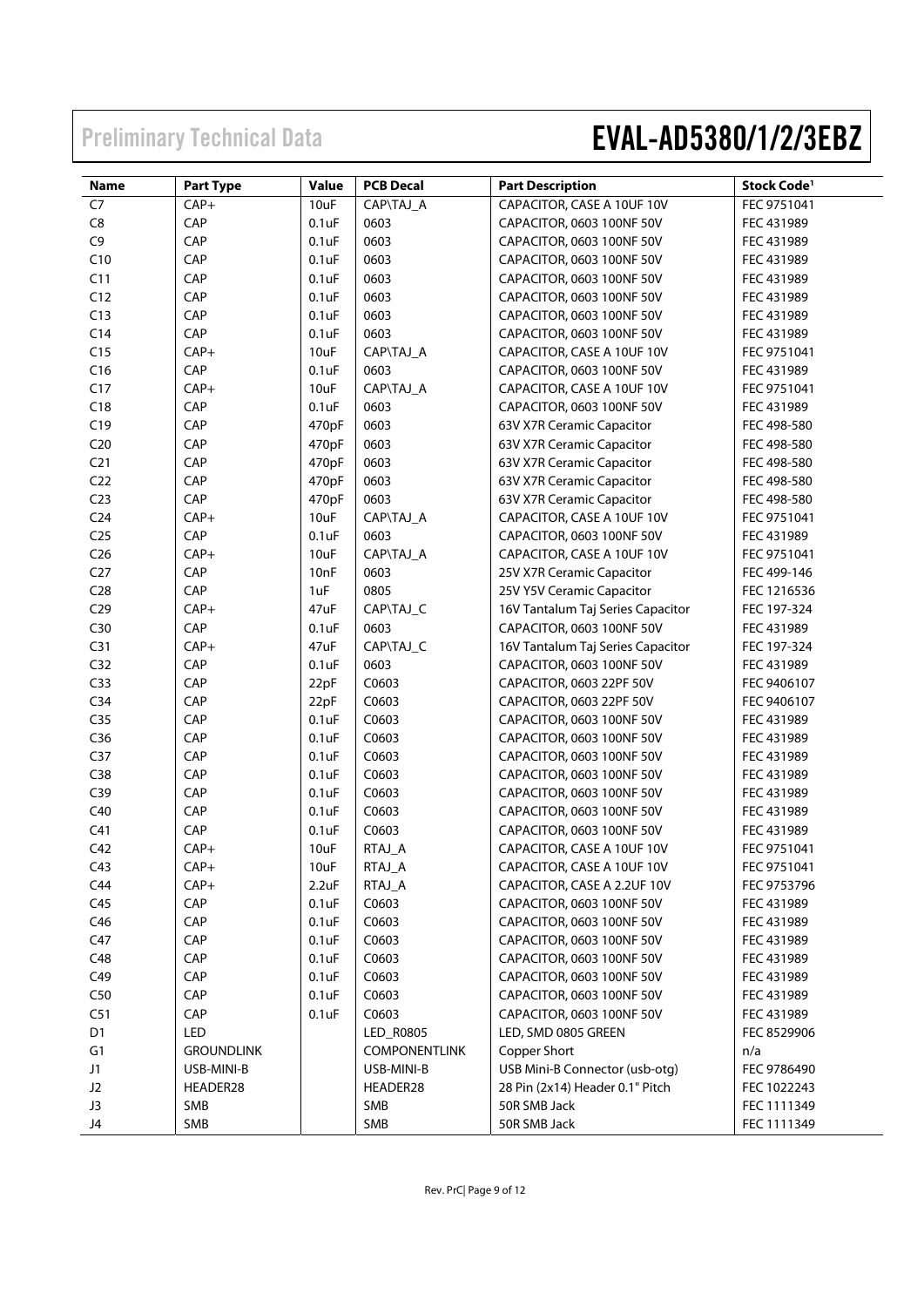| <b>Name</b>     | <b>Part Type</b> | Value      | <b>PCB Decal</b> | <b>Part Description</b>                                       | Stock Code <sup>1</sup>                  |
|-----------------|------------------|------------|------------------|---------------------------------------------------------------|------------------------------------------|
| J <sub>5</sub>  | SMB              |            | SMB              | 50R SMB Jack                                                  | FEC 1111349                              |
| J6              | SMB              |            | SMB              | 50R SMB Jack                                                  | FEC 1111349                              |
| J7              | HEADER40         |            | HEADER40         | 40 Pin (2x20) Header 0.1" Pitch                               | FEC 1022243                              |
| J8              | <b>SMB</b>       |            | SMB              | 50R SMB Jack                                                  | FEC 1111349                              |
| J9              | SMB              |            | SMB              | 50R SMB Jack                                                  | FEC 1111349                              |
| J10             | HEADER07         |            | SIP-7P           | 7 Pin (1x7) Header 0.1" Pitch                                 | FEC 1022257                              |
| J11             | SMB              |            | SMB              | 50R SMB Jack                                                  | FEC 1111349                              |
| J12             | <b>BANANA</b>    | Red        | <b>BANANA</b>    | Horizontal 4mm PCB Banana Socket<br>(Black)                   | FEC 110-1128                             |
| J13             | <b>BANANA</b>    | Red        | <b>BANANA</b>    | Horizontal 4mm PCB Banana Socket<br>(Red)                     | FEC 110-1127                             |
| J14             | <b>BANANA</b>    | Red        | <b>BANANA</b>    | Horizontal 4mm PCB Banana Socket<br>(Black)                   | FEC 110-1128                             |
| J15             | <b>BANANA</b>    | Red        | <b>BANANA</b>    | Horizontal 4mm PCB Banana Socket<br>(Red)                     | FEC 110-1127                             |
| LK1             | <b>JUMPER</b>    |            | SIP-2P           | 2 Pin (0.1" Pitch) Header & Shorting<br>Shunt                 | FEC 1022247 & 150-<br>411                |
| LK <sub>2</sub> | <b>JUMPER</b>    |            | SIP-2P           | 2 Pin (0.1" Pitch) Header & Shorting<br>Shunt                 | FEC 1022247 & 150-<br>411                |
| LK3             | <b>JUMPER</b>    |            | SIP-2P           | 2 Pin (0.1" Pitch) Header & Shorting<br>Shunt                 | FEC 1022247 & 150-<br>411                |
| LK4             | JUMPER2\SIP3     |            | LINK-3P          | 3 Pin (0.1" Pitch) Header & Shorting<br>Shunt                 | FEC 1022249 & 150-<br>411                |
| LK <sub>5</sub> | <b>JUMPER</b>    |            | SIP-2P           | 2 Pin (0.1" Pitch) Header & Shorting<br>Shunt                 | FEC 1022247 & 150-<br>411                |
| LK6             | JUMPER-2         |            | JUMPER_2         | 4 Pin (2x2) 0.1" Header & Shorting Block                      | FEC 1022243 & 150-<br>411 (36 Pin Strip) |
| LK7             | JUMPER-2         |            | JUMPER_2         | 4 Pin (2x2) 0.1" Header & Shorting Block                      | FEC 1022243 & 150-<br>411 (36 Pin Strip) |
| R1              | <b>RES</b>       | 10K        | R0603            | <b>SMD Resistor</b>                                           | FEC 9330399                              |
| R <sub>2</sub>  | <b>RES</b>       | 10K        | R0603            | <b>SMD Resistor</b>                                           | FEC 9330399                              |
| R <sub>3</sub>  | <b>RES</b>       | 10K        | R0603            | <b>SMD Resistor</b>                                           | FEC 9330399                              |
| R4              | <b>RES</b>       | <b>DNI</b> | R1/8W            | Unpopulated Capacitor Location - Keep<br>holes free of solder | n/a                                      |
| R <sub>5</sub>  | <b>RES</b>       | 100K       | 0603             | <b>SMD Resistor</b>                                           | FEC 9330402                              |
| R <sub>6</sub>  | <b>RES</b>       | 10K        | R0603            | <b>SMD Resistor</b>                                           | FEC 9330399                              |
| R7              | <b>RES</b>       | 100K       | R0603            | <b>SMD Resistor</b>                                           | FEC 9330402                              |
| R <sub>8</sub>  | <b>RES</b>       | 2k2        | R0603            | <b>SMD Resistor</b>                                           | FEC 9330810                              |
| R <sub>9</sub>  | <b>RES</b>       | 1K         | R0603            | <b>SMD Resistor</b>                                           | FEC 9330380                              |
| R11             | <b>RES</b>       | 100K       | R0603            | <b>SMD Resistor</b>                                           | FEC 9330402                              |
| R <sub>12</sub> | <b>RES</b>       | 2k2        | R0603            | <b>SMD Resistor</b>                                           | FEC 9330810                              |
| R <sub>15</sub> | <b>RES</b>       | 0R         | R0603            | <b>SMD Resistor</b>                                           | FEC 9331662                              |
| S1              | JUM_CHANGE_1     |            | JUMP_CHANGE_1    | 3 Pin (0.1" Pitch) Header & Shorting<br>Shunt                 | FEC 1022249 & 150-<br>411                |
| S <sub>2</sub>  | JUM_CHANGE_1     |            | JUMP_CHANGE_1    | 3 Pin (0.1" Pitch) Header & Shorting<br>Shunt                 | FEC 1022249 & 150-<br>411                |
| S <sub>3</sub>  | JUM_CHANGE_1     |            | JUMP_CHANGE_1    | 3 Pin (0.1" Pitch) Header & Shorting<br>Shunt                 | FEC 1022249 & 150-<br>411                |
| S <sub>4</sub>  | JUM_CHANGE_1     |            | JUMP_CHANGE_1    | 3 Pin (0.1" Pitch) Header & Shorting<br>Shunt                 | FEC 1022249 & 150-<br>411                |
| S <sub>5</sub>  | JUM_CHANGE_1     |            | JUMP_CHANGE_1    | 3 Pin (0.1" Pitch) Header & Shorting<br>Shunt                 | FEC 1022249 & 150-<br>411                |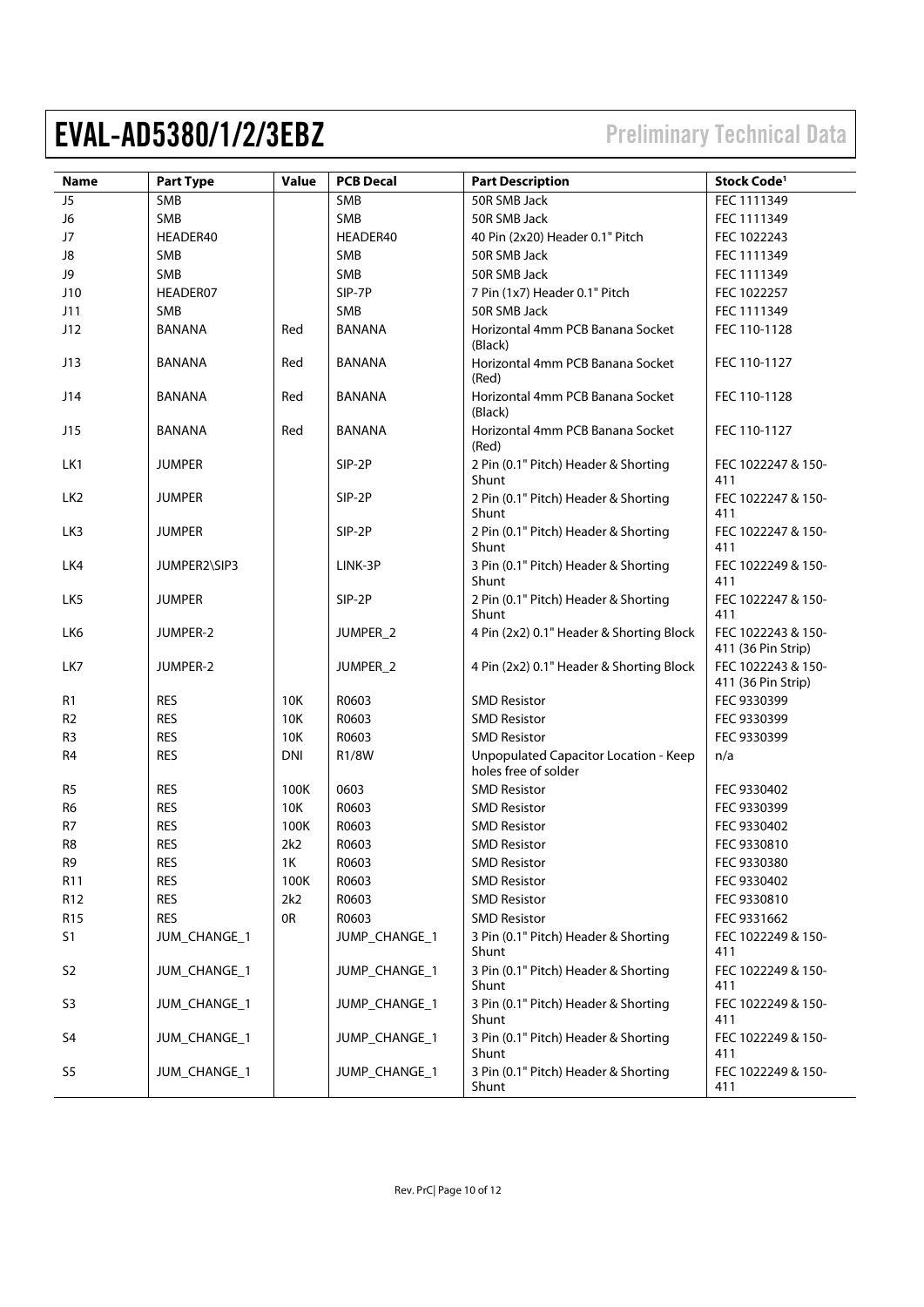| <b>Name</b>     | <b>Part Type</b> | Value      | <b>PCB Decal</b>     | <b>Part Description</b>                    | Stock Code <sup>1</sup> |
|-----------------|------------------|------------|----------------------|--------------------------------------------|-------------------------|
| S <sub>6</sub>  | JUM_CHANGE_1     |            | <b>JUMP CHANGE 1</b> | 3 Pin (0.1" Pitch) Header & Shorting       | FEC 1022249 & 150-      |
|                 |                  |            |                      | Shunt                                      | 411                     |
| T <sub>5</sub>  | <b>TESTPOINT</b> |            | <b>TESTPOINT</b>     | <b>TERMINAL, PCB RED</b>                   | FEC 8731144             |
| T <sub>16</sub> | <b>TESTPOINT</b> |            | <b>TESTPOINT</b>     | TERMINAL, PCB RED                          | FEC 8731144             |
| T18             | <b>TESTPOINT</b> |            | <b>TESTPOINT</b>     | TERMINAL, PCB RED                          | FEC 8731144             |
| T <sub>22</sub> | <b>TESTPOINT</b> |            | <b>TESTPOINT</b>     | TERMINAL, PCB RED                          | FEC 8731144             |
| T <sub>23</sub> | <b>TESTPOINT</b> |            | <b>TESTPOINT</b>     | TERMINAL, PCB RED                          | FEC 8731144             |
| T <sub>24</sub> | <b>TESTPOINT</b> |            | <b>TESTPOINT</b>     | TERMINAL, PCB RED                          | FEC 8731144             |
| U1              | AD5380           |            | <b>LOFP100</b>       | 40 Channel Vout DAC                        | AD5380BSTZ-x            |
|                 |                  |            |                      |                                            | AD5381BSTZ-x            |
|                 |                  |            |                      |                                            | AD5382BSTZ-x            |
|                 |                  |            |                      |                                            | AD5383BSTZ-x            |
| U <sub>2</sub>  | AD780            |            | SO8NB                | 2.5/3 V Reference                          | AD780ARZ                |
| U <sub>3</sub>  | AD7476 ADC       |            | SOT23-6              | <b>ADC</b>                                 | AD7476BRTZ              |
| U <sub>4</sub>  | 24LC01           |            | SO8NB                | IC SERIAL EEPROM 64K 2.5V 8-SOIC           | FEC 9758070             |
| U <sub>5</sub>  | ADP3303-3.3      |            | SO8NB                | Precision Low Dropout Voltage<br>Regulator | ADP3303ARZ-3.3          |
| U <sub>6</sub>  | CY7C68013-CSP    |            | LFCSP-56 RP          | <b>USB Microcontroller</b>                 | Digikey 428-1669-ND     |
| U <sub>7</sub>  | 74HC245          |            | TSSOP20              | <b>Bus Transciever</b>                     | Digikey 296-8279-1-ND   |
| X <sub>1</sub>  | CLAMP-14MM       |            | CLAMP-14MM           | 14mm QFP Clamp                             |                         |
| Y1              | XTAL-CM309S      | 24         | XTAL_CM309S          | CM309S SMD Crystal                         | FEC 9509658             |
|                 |                  | <b>MHz</b> |                      |                                            |                         |
|                 |                  |            |                      | M2.5 PEM Nuts (x4)                         |                         |
|                 |                  |            |                      | M2.5 (6mm) Philips Head Screws             |                         |
|                 |                  |            |                      | (x4)                                       |                         |

<sup>1</sup>FEC refers to Farnell In One (www.farnell.com). Digi-Key refers to Digi-Key Corporation (www.digikey.com